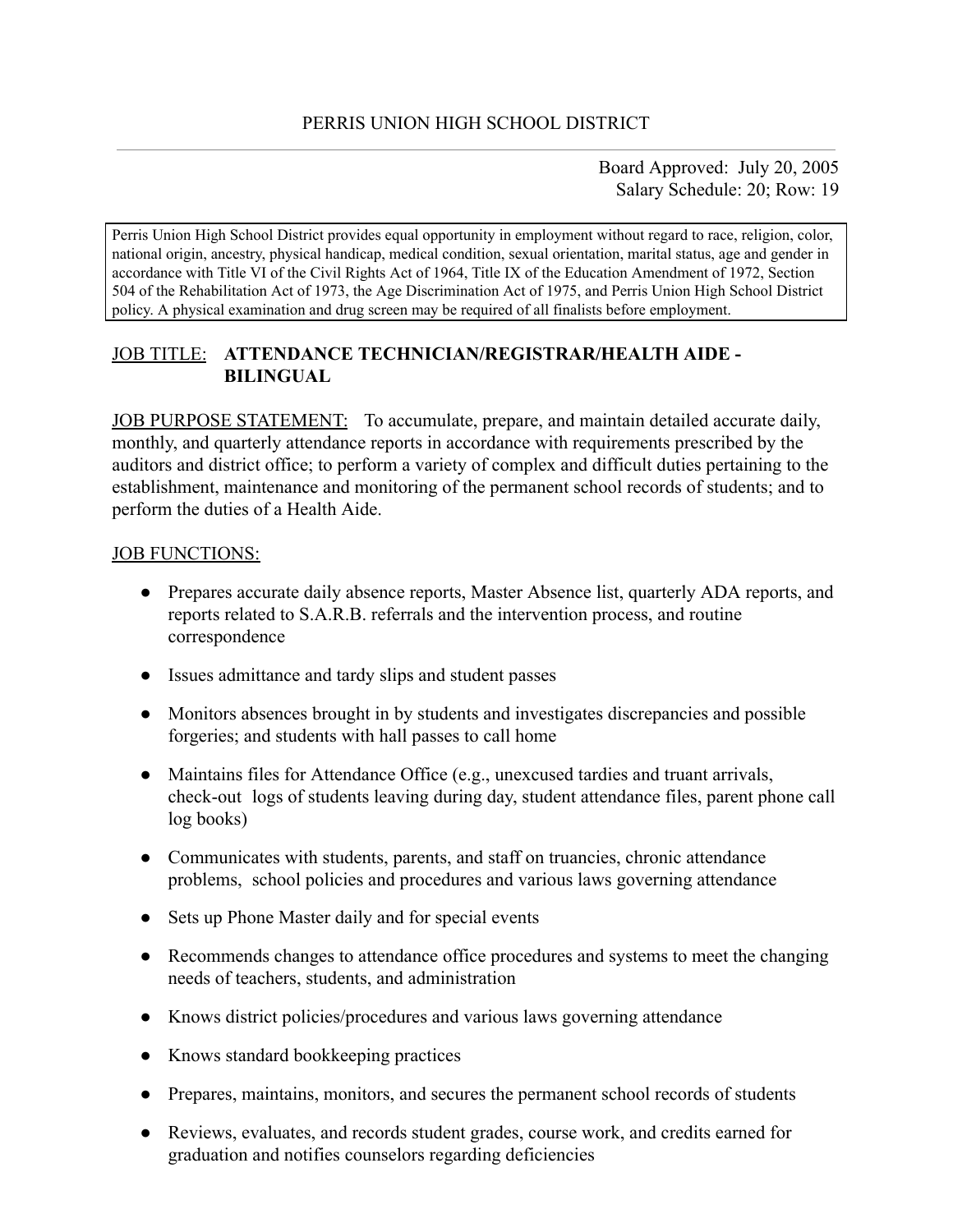## JOB TITLE: **ATTENDANCE TECHNICIAN/REGISTRAR/HEALTH AIDE -** Page 2 **BILINGUAL**

## JOB FUNCTIONS – continued

- Confers with counselors, teachers, administrators, parents, and student regarding graduation requirements
- Requests, interprets, and responds to inquiries regarding student records from other schools
- Checks and coordinates information to complete reports, summaries, and statistical reports
- Assists in researching and providing assistance to students in the preparation of forms for outside agencies
- Coordinates and reviews work of other personnel assigned to assist in updating and maintenance of records
- Knows legal provisions, policies, regulations, and guidelines governing the student record management process
- Communicates effectively with students, staff and the public
- Knows First Aid and Cardiopulmonary Resuscitation (CPR)
- Dispenses medications and keeps records of students seen and medications dispensed
- Attends training to perform First Aid and Cardiopulmonary Resuscitation (CPR), including dealing with blood borne pathogens
- Functions well in a busy office environment
- Communicates effectively with students, staff and the public
- Operates standard office equipment including use of computer applications
- Uses English/Spanish in both written and verbal form, correct spelling, grammar, and punctuation
- Performs basic arithmetic calculations
- Demonstrates organizational skills
- Performs other related duties as assigned or needed

## PHYSICAL ABILITIES:

● Physical ability to read handwritten or typed documents and the display screen of various office equipment and machines